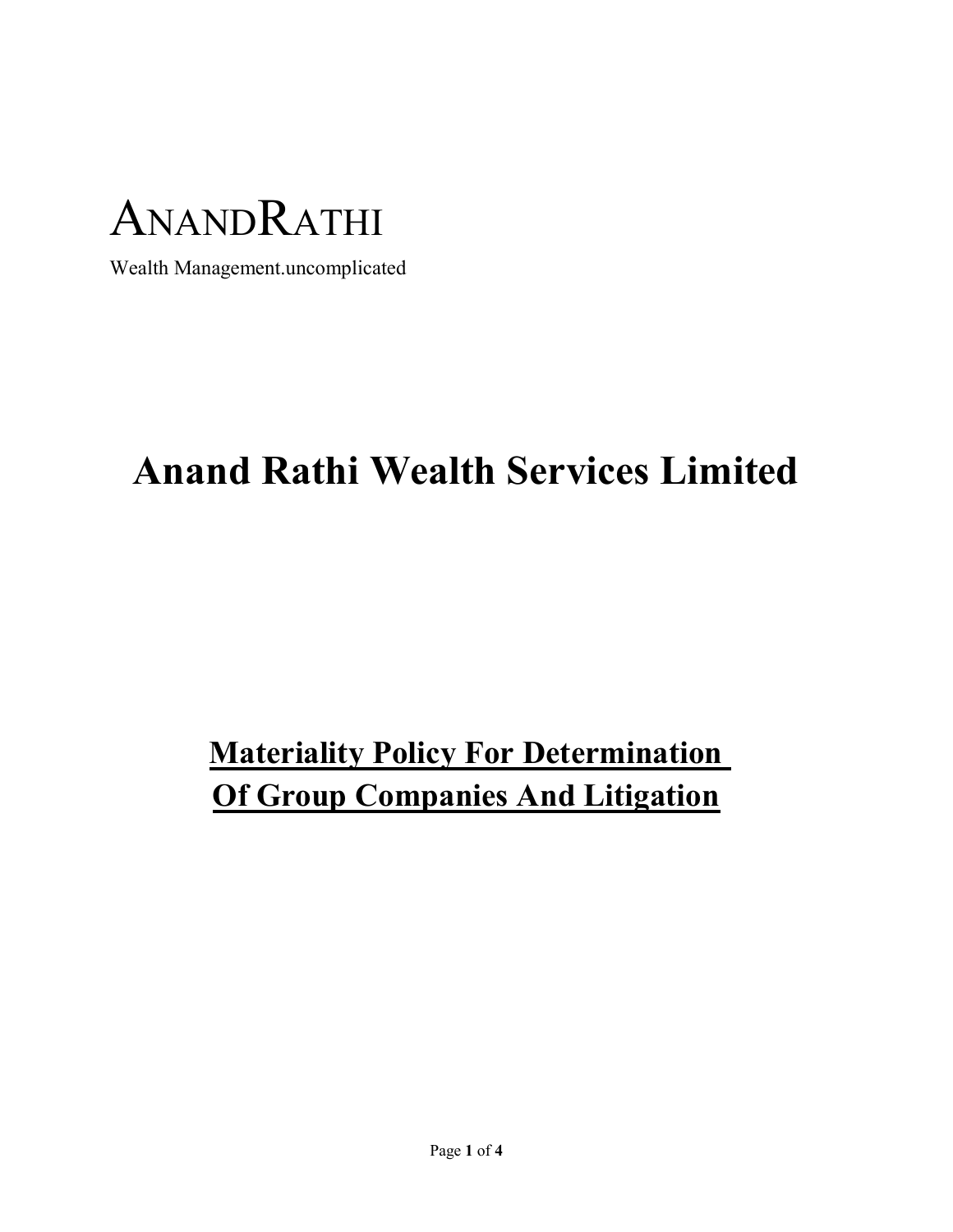This policy ("Policy") has been formulated to define the materiality policies for: a) identification of material companies to be classified asgroup companies; b) litigation involving the Company (as defined hereinafter), its directors, promoters andsubsidiaries; and c) outstanding dues to creditors, in respect of Anand Rathi Wealth Services Limited ("Company") for the purposes of relevant disclosures in the Offer Document (defined herein below) pursuant to the requirements under Schedule VI of the Securities and Exchange Board of India (Issue of Capital and Disclosure Requirements) Regulations, 2018, as amended ("SEBI ICDR Regulations"). This Policy has been approved and adopted by the Board of Directors of the Company ("Board") at its meeting held on November 15, 2019.

In this Policy, the term "Offer Documents" shall mean the draft red herring prospectus, the red herring prospectus and the prospectus to be filed and/or submitted by the Company in connection with the proposed initial public offering of its equity shares ("IPO") with the Securities and Exchange Board of India ("SEBI"), the Registrar of Companies, Mumbai and/or stock exchanges where the equity shares of the Company are proposed to be listed, asapplicable.

All other capitalized terms not specifically defined in this Policy shall have the same meanings ascribed to such terms in the Offer Documents.

#### 1. Identification of 'Material' GroupCompanies

#### 1.1 Requirement:-

As per the SEBI ICDR Regulations, the term "Group Companies", shall include (i) such companies (other than promoter(s) and subsidiaries) with which there were related party transactions, (as covered under the applicable accounting standards (i.e. Ind AS 24 issued by the Institute of Chartered Accountants of India), during the period for which financial information is disclosed in the relevant Offer Document, and (ii) any other companies as considered "material" by the Board.

#### 1.2 Policy on materiality:-

For the purpose of disclosures in the Offer Documents, as prescribed under the SEBI ICDR Regulations, other than the entities covered under IndAS 24 as issued by the Institute of Chartered Accountants of India, there are no other companies which are considered "material" and ought to be classified as group companies of the Company in the OfferDocuments.

For the avoidance of doubt, it is clarified that this Policy shall be without prejudice to any disclosure requirements prescribed under the Companies Act, 2013 and the rules thereunder with respect to disclosure of litigation, notices, disputes and other proceedings in the Offer Documents, or that may be prescribed by SEBI and/or such other applicable authority with respect to listed companies, or disclosure requirements, as may be prescribed by SEBI through its observations on the Offer Documents, or disclosures that may arise from any investor or other complaints, and that this Policy is solely adopted from the perspective of disclosure requirements prescribed under the SEBI ICDR Regulations with respect to the Offer Documents and should not be applied towards any otherpurpose.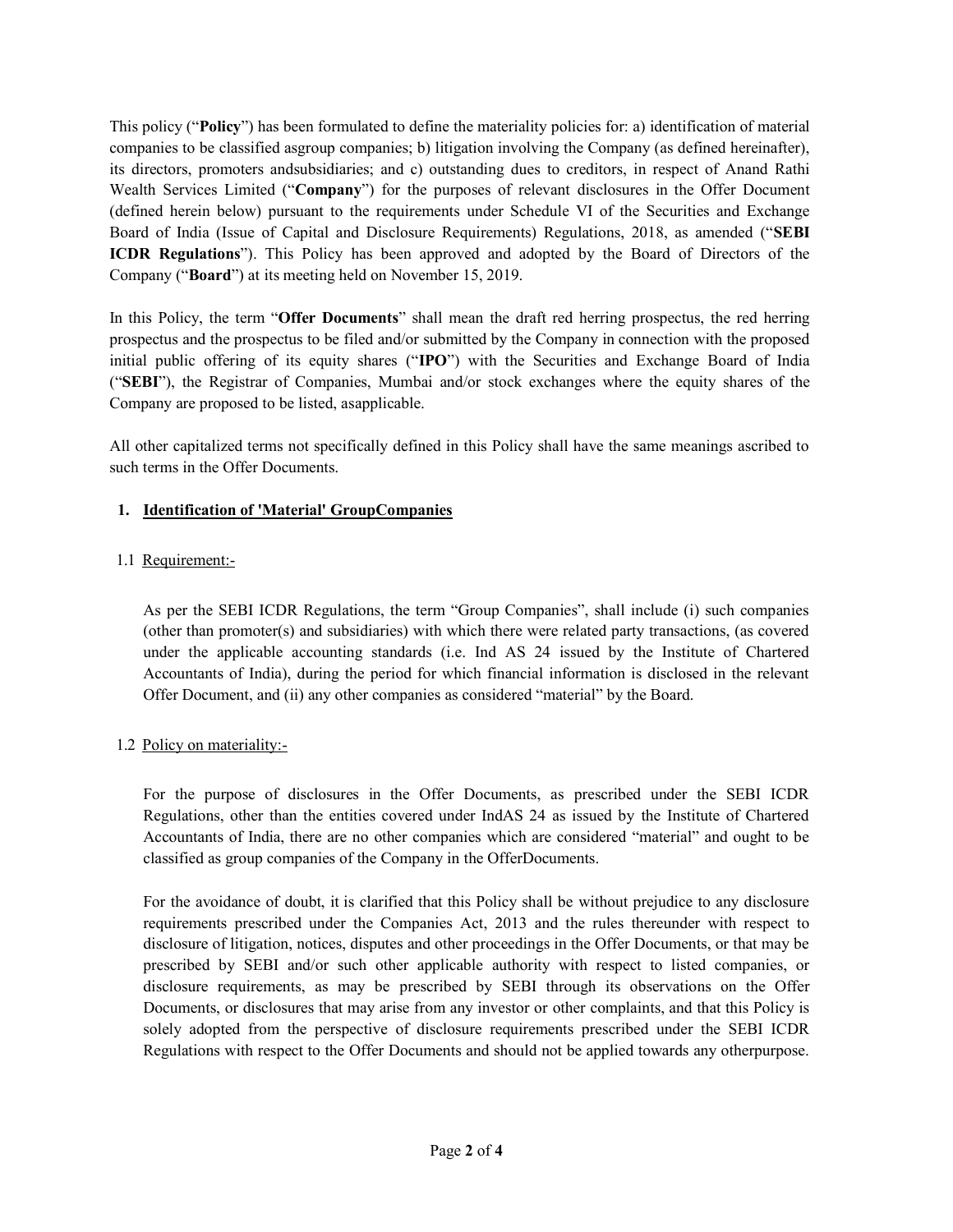# 2. Identification of "Material Litigation"

# 2.1 Requirement:-

As per the SEBI ICDR Regulations, the Company is required to disclose the following classes of pending litigation involving the Company, its Subsidiaries, its Promoters and its Directors in the Offer Documents:

- i. All criminalproceedings;
- ii. All actions by statutory/ regulatory authorities;
- iii. Disciplinary action including penalties imposed by SEBI or stock exchanges against the promoters in the last five financial years including outstanding action;
- iv. Taxation proceedings Separate disclosures regarding claims related to direct and indirect taxes, in a consolidated manner giving details ofnumber of cases and total amount; and
- v. Other pending litigation As per the policy of materiality defined by the Board of Directors and disclosed in the Offer Documents.

Additionally, in terms of the SEBI ICDR Regulations, the Company is required to disclose outstanding litigation involving the Group Companies, which may have a material impact on the Company.

# 2.2 Policy on materiality:-

Other than litigations mentioned in paragraph 2.1 (i), (ii), (iii)and (iv) above, the following threshold shall be considered for determining "material" pending litigation involving the Company, its Subsidiaries, its Promoters and its Directors.

Such litigation involving an amount which exceeds 1% of the total consolidated revenue or 5% of the consolidated profit after tax of the Company, whichever is lower, as per the restated consolidated financial information of the Company as at the latest completed financial year for which the financial statements are included in the relevant Offer Documents.

In terms of the SEBI ICDR Regulations, the Company is required to disclose outstanding litigation involving the Group Companies, which may have a material impact on the Company.

For the avoidance of doubt, it is clarified that this Policy shall be without prejudice to any disclosure requirements prescribed under the Companies Act, 2013 and the rules thereunder with respect to disclosure of litigation, notices, disputes and other proceedings in the Offer Documents, or that may be prescribed by SEBI and / or such other applicable regulatory authority with respect to listed companies, or disclosure requirements, as may be prescribed by SEBI through its observations on the Offer Documents, or disclosures that may arise from any investor or other complaints, and that this Policy is solely adopted from the perspective of disclosure requirements prescribed under the SEBI ICDR Regulations with respect to the Offer Documents and should not be applied towards any other purpose.